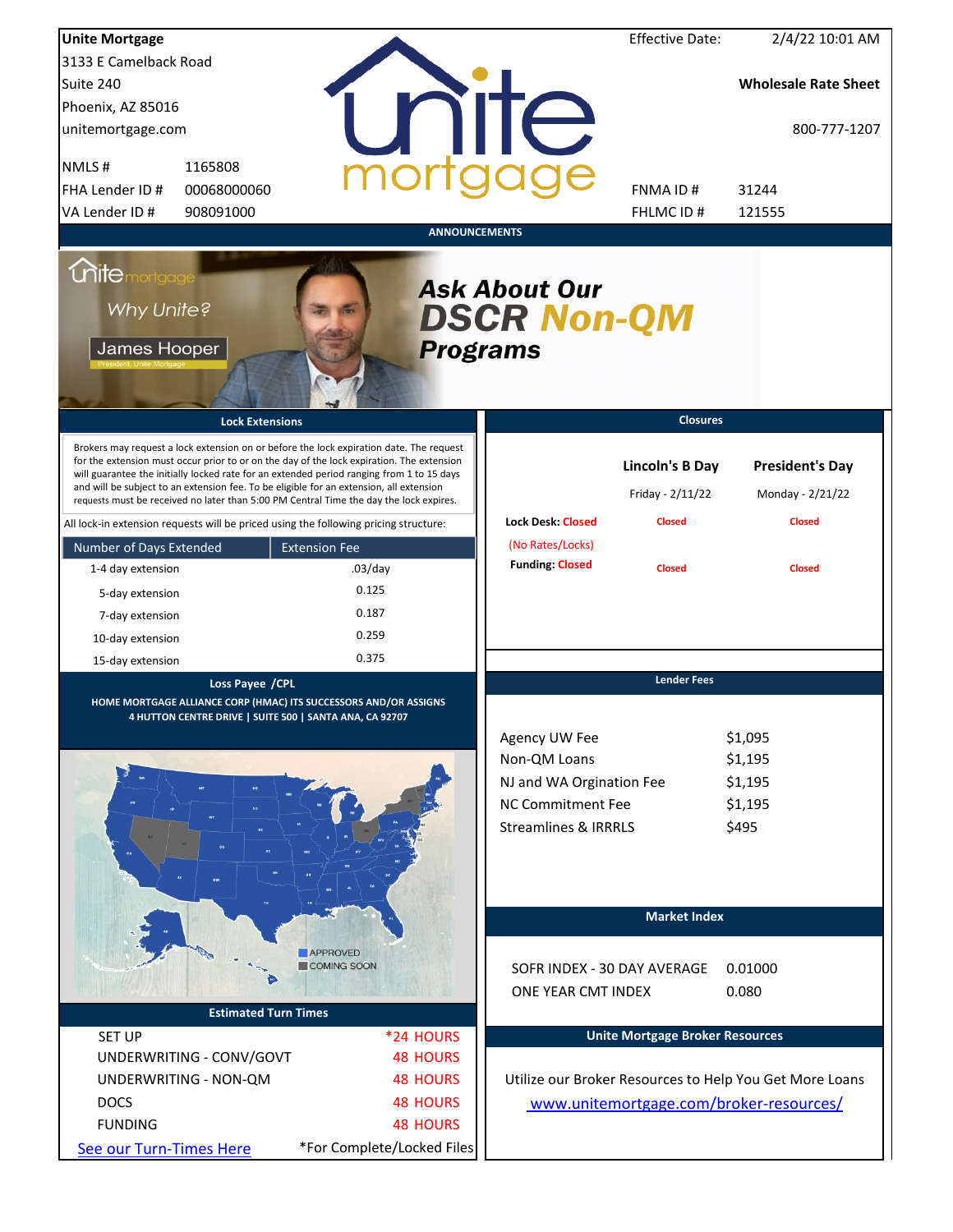

#### **Rates are subject to change without prior notice Not for Public View • For Professional Use Only**

**Lock Desk** [locks@unitemtg](mailto:locks@unitemtg.com).com File Update: 04-Feb-2022

Effective: 9:00 AM PST Lock Hours: 9:00 A.M. - 3:00 P.M. PST Lock Hours: 9:00 A.M. - 3:00 P.M. PST

# **INVESTOR PRIME**

|                           | <b>PRICING ADJUSTMENTS</b> |
|---------------------------|----------------------------|
|                           |                            |
| <b>Documentation</b>      | <b>Credit Score</b>        |
|                           | $\geq 780$                 |
|                           | 760 - 779                  |
|                           | 740 - 759                  |
|                           | 720 - 739                  |
| <b>DSCR</b>               | 700 - 719                  |
|                           | 680 - 699                  |
|                           | $660 - 679$                |
|                           | $640 - 659$                |
|                           | $620 - 639$                |
|                           | $\geq 780$                 |
|                           | 760 - 779                  |
|                           | 740 - 759                  |
|                           | 720 - 739                  |
| Bank Statements (12 & 24) | $700 - 719$                |
|                           | 680 - 699                  |
|                           | $660 - 679$                |
|                           | $640 - 659$                |
|                           | $620 - 639$                |
|                           | $\geq 780$                 |
|                           | 760 - 779                  |
|                           | 740 - 759                  |
|                           | 720 - 739                  |
| <b>Asset Depletion</b>    | $700 - 719$                |
|                           | 680 - 699                  |
|                           | $660 - 679$                |

| MAX PRICING (Lower of Price or Premium) |          |
|-----------------------------------------|----------|
| No Prepay - Hard                        | 100.7500 |
| 1yr Prepay - Hard                       | 101.0000 |
| 2yr Prepay - Hard                       | 101 2500 |
| 3yr Prepay - Hard                       | 101 5000 |
| 4yr Prepay - Hard                       | 101.7500 |
| 5yr Prepay - Hard                       | 102.0000 |
|                                         |          |
| <b>ARM MARGIN</b>                       |          |
| 5.000                                   | SOFR     |
|                                         |          |
| <b>LOCK FEES</b>                        |          |
| Relock Fee:                             | 250      |

| Relock Fee:             | 250     |
|-------------------------|---------|
| Extension Fee Per Diem: | 030     |
| <b>Extension Max:</b>   | 15 Days |
|                         |         |

| <b>RATE</b>                   | <b>5/6 ARM</b>                          | 30YR FIX |  |                                 |                                |          |          |          | LTV      |          |          |                           |
|-------------------------------|-----------------------------------------|----------|--|---------------------------------|--------------------------------|----------|----------|----------|----------|----------|----------|---------------------------|
| 7.250                         | 104.6875                                | 104.4375 |  | Documentation                   | <b>Credit Score</b>            | 00.01-50 | 50.01-55 | 55.01-60 | 60.01-65 | 65.01-70 | 70.01-75 | 75.01-80                  |
| 7.125                         | 104.6250                                | 104.3750 |  |                                 | > 780                          | (0.250)  | (0.375)  | (0.500)  | (0.625)  | (0.875)  | (1.125)  | (1.750)                   |
|                               |                                         |          |  |                                 |                                |          |          |          |          |          |          |                           |
| 7.000                         | 104.5000                                | 104.2500 |  |                                 | 760 - 779                      | (0.375)  | (0.375)  | (0.625)  | (0.875)  | (1.000)  | (1.375)  | (2.000)                   |
| 6.875                         | 104.3750                                | 104.1250 |  |                                 | 740 - 759                      | (0.375)  | (0.500)  | (0.750)  | (1.000)  | (1.250)  | (1.625)  | (2.250)                   |
| 6.750                         | 104.2500                                | 104.0000 |  |                                 | 720 - 739                      | (0.500)  | (0.625)  | (0.875)  | (1.125)  | (1.500)  | (2.000)  | (2.750)                   |
|                               |                                         |          |  |                                 |                                |          |          |          |          |          |          |                           |
| 6.625                         | 104.1250                                | 103.8750 |  | <b>DSCR</b>                     | 700 - 719                      | (0.625)  | (0.750)  | (1.000)  | (1.375)  | (1.875)  | (2.500)  | (3.500)                   |
| 6.500                         | 104.0000                                | 103.7500 |  |                                 | 680 - 699                      | (0.875)  | (1.000)  | (1.250)  | (1.750)  | (2.250)  | (3.000)  | (3.875)                   |
| 6.375                         | 103.8750                                | 103.6250 |  |                                 | $660 - 679$                    | (1.375)  | (1.500)  | (1.625)  | (2.250)  | (3.125)  | (3.750)  | (4.500)                   |
| 6.250                         | 103.7500                                | 103.5000 |  |                                 | $640 - 659$                    | (1.875)  | (2.000)  | (2.125)  | (2.750)  | (3.625)  | (4.750)  | $\#N/A$                   |
|                               |                                         |          |  |                                 |                                |          |          |          |          |          |          |                           |
| 6.125                         | 103.6250                                | 103.3750 |  |                                 | 620 - 639                      | (2.375)  | (2.500)  | (2.625)  | (3.250)  | (4.125)  | $\#N/A$  | $\#N/A$                   |
| 6.000                         | 103.5000                                | 103.2500 |  |                                 | $\geq 780$                     | (0.250)  | (0.375)  | (0.500)  | (0.625)  | (0.875)  | (1.125)  | (1.750)                   |
| 5.875                         | 103.3750                                | 103.1250 |  |                                 | 760 - 779                      | (0.375)  | (0.375)  | (0.625)  | (0.875)  | (1.000)  | (1.375)  | (2.000)                   |
| 5.750                         | 103.2500                                | 103.0000 |  |                                 | 740 - 759                      | (0.375)  | (0.500)  | (0.750)  | (1.000)  | (1.250)  | (1.625)  | (2.250)                   |
|                               |                                         |          |  |                                 |                                |          |          |          |          |          |          |                           |
| 5.625                         | 103.0000                                | 102.7500 |  |                                 | 720 - 739                      | (0.500)  | (0.625)  | (0.875)  | (1.125)  | (1.500)  | (2.000)  | (2.750)                   |
| 5.500                         | 102.7500                                | 102.5000 |  | Bank Statements (12 & 24)       | 700 - 719                      | (0.625)  | (0.750)  | (1.000)  | (1.375)  | (1.875)  | (2.500)  | (3.500)                   |
| 5.375                         | 102.5000                                | 102.2500 |  |                                 | 680 - 699                      | (0.875)  | (1.000)  | (1.250)  | (1.750)  | (2.250)  | (3.000)  | (3.875)                   |
| 5.250                         | 102.2500                                | 102.0000 |  |                                 | $660 - 679$                    | (1.375)  | (1.500)  | (1.625)  | (2.250)  | (3.125)  | (3.750)  | (4.500)                   |
| 5.125                         | 102.0000                                | 101.7500 |  |                                 | $640 - 659$                    |          | (2.000)  |          |          |          |          |                           |
|                               |                                         |          |  |                                 |                                | (1.875)  |          | (2.125)  | (2.750)  | (3.625)  | (4.750)  | $\#\mathbb{N}/\mathbb{A}$ |
| 5.000                         | 101.7500                                | 101.5000 |  |                                 | 620 - 639                      | (2.375)  | (2.500)  | (2.625)  | (3.250)  | (4.125)  | $\#N/A$  | $\#\mathbb{N}/\mathbb{A}$ |
| 4.875                         | 101.5000                                | 101.2500 |  |                                 | : 780                          | (0.125)  | (0.250)  | (0.250)  | (0.625)  | (0.875)  | (1.125)  | $\#N/A$                   |
| 4.750                         | 101.1250                                | 100.8750 |  |                                 | 760 - 779                      | (0.125)  | (0.250)  | (0.375)  | (0.750)  | (1.000)  | (1.375)  | $\#N/A$                   |
| 4.625                         | 100.6250                                | 100.3750 |  |                                 | 740 - 759                      | (0.250)  | (0.250)  | (0.500)  | (0.875)  | (1.125)  | (1.625)  | $\#N/A$                   |
| 4.500                         | 100.1250                                | 99.8750  |  |                                 | 720 - 739                      | (0.375)  | (0.500)  | (0.625)  | (1.000)  | (1.500)  | (2.000)  | $\#N/A$                   |
|                               |                                         |          |  |                                 |                                |          |          |          |          |          |          |                           |
| 4.375                         | 99.5000                                 | 99.2500  |  | <b>Asset Depletion</b>          | $700 - 719$                    | (0.500)  | (0.625)  | (1.000)  | (1.375)  | (1.875)  | (2.500)  | $\#N/A$                   |
| 4.250                         | 98.8750                                 | 98.6250  |  |                                 | 680 - 699                      | (0.625)  | (0.750)  | (1.250)  | (1.750)  | (2.250)  | (3.000)  | $\#N/A$                   |
| 4.125                         | 98.1250                                 | 97.8750  |  |                                 | $660 - 679$                    | (0.750)  | (1.000)  | (1.500)  | (2.250)  | (3.125)  | #N/A     | #N/A                      |
|                               |                                         |          |  |                                 | $640 - 659$                    | (1.250)  | (1.500)  | (2.000)  | (2.750)  | (3.625)  | #N/A     | $\#N/A$                   |
|                               |                                         |          |  |                                 | 620 - 639                      |          |          |          |          | #N/A     | #N/A     | #N/A                      |
|                               |                                         |          |  |                                 |                                | (1.750)  | (2.000)  | (2.500)  | (3.250)  |          |          |                           |
|                               | MAX PRICING (Lower of Price or Premium) |          |  |                                 | : 780                          | (0.625)  | (0.750)  | (0.750)  | (1.125)  | (1.375)  | (1.625)  | #N//                      |
| No Prepay - Hard              |                                         | 100.7500 |  |                                 | 760 - 779                      | (0.625)  | (0.750)  | (0.875)  | (1.250)  | (1.500)  | (1.875)  | $\#N/A$                   |
| 1yr Prepay - Hard             |                                         | 101.0000 |  |                                 | 740 - 759                      | (0.750)  | (0.750)  | (1.000)  | (1.375)  | (1.625)  | (2.125)  | $\#N/A$                   |
| 2yr Prepay - Hard             |                                         | 101.2500 |  |                                 | 720 - 739                      | (0.875)  | (1.000)  | (1.125)  | (1.500)  | (2.000)  | (2.500)  | #N/A                      |
|                               |                                         | 101.5000 |  | P & L, 1099, WVOE               | 700 - 719                      | (1.000)  | (1.125)  | (1.500)  | (1.875)  | (2.375)  | (3.000)  | $\#N/A$                   |
| 3yr Prepay - Hard             |                                         |          |  |                                 |                                |          |          |          |          |          |          |                           |
| 4yr Prepay - Hard             |                                         | 101.7500 |  |                                 | 680 - 699                      | (1.125)  | (1.250)  | (1.750)  | (2.250)  | (2.750)  | (3.500)  | $\#N/A$                   |
| 5yr Prepay - Hard             |                                         | 102.0000 |  |                                 | $660 - 679$                    | (1.250)  | (1.500)  | (2.000)  | (2.750)  | (3.625)  | #N/A     | $\#N/A$                   |
|                               |                                         |          |  |                                 | $640 - 659$                    | (1.750)  | (2.000)  | (2.500)  | (3.250)  | (4.125)  | #N/A     | $\#N/A$                   |
|                               | <b>ARM MARGIN</b>                       |          |  |                                 | 620 - 639                      | (2.250)  | (2.500)  | (3.000)  | (3.750)  | #N/A     | #N/A     | $\#N/A$                   |
|                               |                                         |          |  |                                 |                                |          |          |          |          |          |          |                           |
| 5.000                         |                                         | SOFR     |  |                                 | : 780                          | (0.250)  | (0.375)  | (0.500)  | (0.625)  | (0.875)  | (1.125)  | (1.750)                   |
|                               |                                         |          |  |                                 | 760 - 779                      | (0.375)  | (0.375)  | (0.625)  | (0.875)  | (1.000)  | (1.375)  | (2.000)                   |
|                               | <b>LOCK FEES</b>                        |          |  |                                 | 740 - 759                      | (0.375)  | (0.500)  | (0.750)  | (1.000)  | (1.250)  | (1.625)  | (2.250)                   |
| Relock Fee:                   |                                         | .250     |  |                                 | 720 - 739                      | (0.500)  | (0.625)  | (0.875)  | (1.125)  | (1.500)  | (2.000)  | (2.750)                   |
| <b>Extension Fee Per Diem</b> |                                         | .030     |  | <b>Full Doc</b>                 | 700 - 719                      | (0.625)  | (0.750)  | (1.000)  | (1.375)  | (1.875)  | (2.500)  | (3.500)                   |
|                               |                                         |          |  |                                 |                                |          |          |          |          |          |          |                           |
|                               | <b>Extension Max:</b><br>15 Days        |          |  |                                 | 680 - 699                      | (0.875)  | (1.000)  | (1.250)  | (1.750)  | (2.250)  | (3.000)  | (3.875)                   |
|                               |                                         |          |  |                                 | $660 - 679$                    | (1.375)  | (1.500)  | (1.625)  | (2.250)  | (3.125)  | (3.750)  | (4.500)                   |
|                               |                                         |          |  |                                 | $640 - 659$                    | (1.875)  | (2.000)  | (2.125)  | (2.750)  | (3.625)  | (4.750)  | $\#N/A$                   |
|                               |                                         |          |  |                                 | $620 - 639$                    | (2.375)  | (2.500)  | (2.625)  | (3.250)  | (4.125)  | $\#N/A$  | $\#N/A$                   |
|                               |                                         |          |  |                                 |                                |          |          |          |          | 0.000    |          |                           |
|                               |                                         |          |  |                                 | 5/6 30yr ARM SOFR              | 0.000    | 0.000    | 0.000    | 0.000    |          | 0.000    | 0.000                     |
|                               |                                         |          |  |                                 | 7/6 30yr ARM SOFR              | (0.250)  | (0.250)  | (0.250)  | (0.250)  | (0.250)  | (0.250)  | (0.250)                   |
|                               |                                         |          |  | Product                         | 5/6 40yr ARM SOFR              | (0.250)  | (0.250)  | (0.250)  | (0.250)  | (0.250)  | (0.250)  | (0.250)                   |
|                               |                                         |          |  |                                 | 7/6 40yr ARM SOFR              | (0.500)  | (0.500)  | (0.500)  | (0.500)  | (0.500)  | (0.500)  | (0.500)                   |
|                               |                                         |          |  |                                 | 4Uyr Fixea                     | (0.250)  | (0.250)  | (0.250)  | (0.250)  | (0.250)  | (0.250)  | (0.250)                   |
|                               |                                         |          |  |                                 | Interest-Only                  | (0.250)  | (0.250)  | (0.375)  | (0.500)  | (0.625)  | (0.750)  | (1.000)                   |
|                               |                                         |          |  |                                 | 150,000-200k                   | (0.500)  | (0.500)  | (0.500)  | (0.500)  | (0.500)  | (0.750)  | (0.750)                   |
|                               |                                         |          |  |                                 | 200,001-300k                   | 0.000    | 0.000    | 0.000    | 0.000    | (0.250)  | (0.250)  | (0.500)                   |
|                               |                                         |          |  |                                 | 300,001-1.0m                   | 0.000    | 0.000    | 0.000    | 0.000    | 0.000    | 0.000    | 0.000                     |
|                               |                                         |          |  |                                 | 1,000,001-1.5m                 | (0.250)  | (0.250)  | (0.250)  | (0.250)  | (0.250)  | (0.250)  | (0.500)                   |
|                               |                                         |          |  | <b>Loan Amount</b>              | 1,500,001-2.0m                 | (0.500)  | (0.500)  | (0.500)  | (0.500)  | (0.500)  | (0.500)  | #N//                      |
|                               |                                         |          |  |                                 |                                |          |          |          |          |          |          |                           |
|                               |                                         |          |  |                                 | 000,001-2.5m<br>2,500,001-3.0m | (0.750)  | (0.750)  | (0.750)  | (0.750)  | (0.750)  | (0.750)  | #N//                      |
|                               |                                         |          |  |                                 |                                | (0.750)  | (0.750)  | (0.750)  | (0.750)  | (0.750)  | (0.750)  | $\#N/2$                   |
|                               |                                         |          |  |                                 | 3,000,001-3.5m                 | (1.000)  | (1.000)  | (1.000)  | (1.000)  | (1.000)  | #N/A     | #N/A                      |
|                               |                                         |          |  |                                 | 3,500,001-4.0m                 | (1.250)  | (1.250)  | (1.250)  | (1.250)  | (1.250)  | #N//     | #N/ $/$                   |
|                               |                                         |          |  |                                 | $DSCR \geq 1.5$                | 0.250    | 0.250    | 0.250    | 0.250    | 0.250    | 0.250    | 0.250                     |
|                               |                                         |          |  |                                 | DSCR 1.25-1.49                 | 0.250    | 0.250    | 0.250    | 0.250    | 0.250    | 0.250    | 0.250                     |
|                               |                                         |          |  | <b>DSCR</b>                     | DSCR 1.10-1.24                 | 0.000    | 0.000    | 0.000    | 0.000    | 0.000    | 0.000    | 0.000                     |
|                               |                                         |          |  |                                 | DSCR 1.00-1.09                 | (0.250)  | (0.250)  | (0.375)  | (0.375)  | (0.500)  | (0.500)  | (0.750)                   |
|                               |                                         |          |  |                                 | DSCR 0.75-0.99                 | (1.500)  | (1.500)  | (1.625)  | (1.625)  | (1.750)  | (1.750)  | $\#N$ /                   |
|                               |                                         |          |  | DTI                             | 43.01-50                       | 0.000    | 0.000    | 0.000    | 0.000    | (0.125)  | (0.125)  | (0.125)                   |
|                               |                                         |          |  |                                 | 50.01-55                       | 0.000    | 0.000    | 0.000    | 0.000    | (0.375)  | (0.375)  | $\#N$ /                   |
|                               |                                         |          |  | <b>Bank Statements</b>          | 12mo Bank Stmt                 | (0.125)  | (0.125)  | (0.125)  | (0.250)  | (0.375)  | (0.375)  | (0.375)                   |
|                               |                                         |          |  | Purpose                         | Cash-Out                       | (0.250)  | (0.375)  | (0.375)  | (0.375)  | (0.500)  | (0.750)  | #N/A                      |
|                               |                                         |          |  |                                 | Condo-Warrantable              | (0.250)  | (0.250)  | (0.250)  | (0.250)  | (0.500)  | (0.500)  | (0.500)                   |
|                               |                                         |          |  |                                 | Condo-NonWarrantable           | (0.500)  | (0.500)  | (0.500)  | (0.500)  | (0.750)  | #N//     | $\#N$ /                   |
|                               |                                         |          |  | <b>Property Type</b>            | 2-Unit                         | (0.250)  | (0.250)  | (0.250)  | (0.250)  | (0.500)  | (0.500)  | (0.500)                   |
|                               |                                         |          |  |                                 | 3-Unit                         | (0.250)  | (0.250)  | (0.250)  | (0.250)  | (0.500)  | (0.500)  | (0.500)                   |
|                               |                                         |          |  |                                 | 4-Unit                         | (0.250)  | (0.250)  | (0.250)  | (0.250)  | (0.500)  | (0.500)  | (0.500)                   |
|                               |                                         |          |  |                                 | Modular                        | (1.000)  | (1.000)  | (1.000)  | (1.000)  | (1.000)  | (1.000)  | (1.000)                   |
|                               |                                         |          |  | Citizenship                     | Foreign Nat'l (DSCR Only)      | (1.750)  | (1.750)  | (1.750)  | (1.750)  | $\#N/2$  | #N/      | #N//                      |
|                               |                                         |          |  |                                 | 1x30x12                        | (0.750)  | (0.750)  | (0.750)  | (0.750)  | (0.750)  | (0.750)  | (0.750)                   |
|                               |                                         |          |  |                                 | Multiple30x12                  | (2.250)  | (2.250)  | (2.250)  | (2.250)  | (2.250)  | (2.250)  | #N/A                      |
|                               |                                         |          |  |                                 | FC/SS/DIL/BK7 36-47mo          | (1.000)  | (1.000)  | (1.000)  | (1.000)  | (1.000)  | (1.000)  | (1.000)                   |
|                               |                                         |          |  | <b>Credit / Housing History</b> | FC/SS/DIL/BK7 24-35mo          | (1.750)  | (1.750)  | (1.750)  | (1.750)  | (1.750)  | (1.750)  | #N/A                      |
|                               |                                         |          |  |                                 | BK7 12-23mo                    | (2.500)  | (2.500)  | (2.500)  | (2.500)  | (2.500)  | (2.500)  | #N//                      |
|                               |                                         |          |  |                                 | BK13 DC                        | (1.000)  | (1.000)  | (1.000)  | (1.000)  | (1.000)  | (1.000)  | (1.000)                   |
|                               |                                         |          |  |                                 | ACH                            | 0.125    | 0.125    | 0.125    | 0.125    | 0.125    | 0.125    | 0.125                     |
|                               |                                         |          |  | <b>Other Miscellaneous</b>      | No Escrows                     | (0.150)  | (0.150)  | (0.150)  | (0.150)  | (0.150)  | (0.150)  | (0.150)                   |
|                               |                                         |          |  |                                 | No Prepay                      | (1.500)  | (1.500)  | (1.500)  | (1.500)  | (1.500)  | (1.500)  | (1.500)                   |
|                               |                                         |          |  |                                 | yr Prepay                      | (1.000)  | (1.000)  | (1.000)  | (1.000)  | (1.000)  | (1.000)  | (1.000)                   |
|                               |                                         |          |  |                                 | yr Prepay                      | (0.500)  | (0.500)  | (0.500)  | (0.500)  | (0.500)  | (0.500)  | (0.500)                   |
|                               |                                         |          |  | <b>Prepay Penalty</b>           | r Prepay                       | 0.000    | 0.000    | 0.000    | 0.000    | 0.000    | 0.000    | 0.000                     |
|                               |                                         |          |  |                                 | 4yr Prepay                     | 0.375    | 0.375    | 0.375    | 0.375    | 0.375    | 0.375    | 0.375                     |
|                               |                                         |          |  |                                 | yr Prepay                      | 0.750    | 0.750    | 0.750    | 0.750    | 0.750    | 0.750    | 0.750                     |
|                               |                                         |          |  | <b>Lock Term</b>                | 40 Day                         | (0.150)  | (0.150)  | (0.150)  | (0.150)  | (0.150)  | (0.150)  | (0.150)                   |
|                               |                                         |          |  |                                 |                                |          |          |          |          |          |          |                           |
|                               |                                         |          |  |                                 |                                |          |          |          |          |          |          |                           |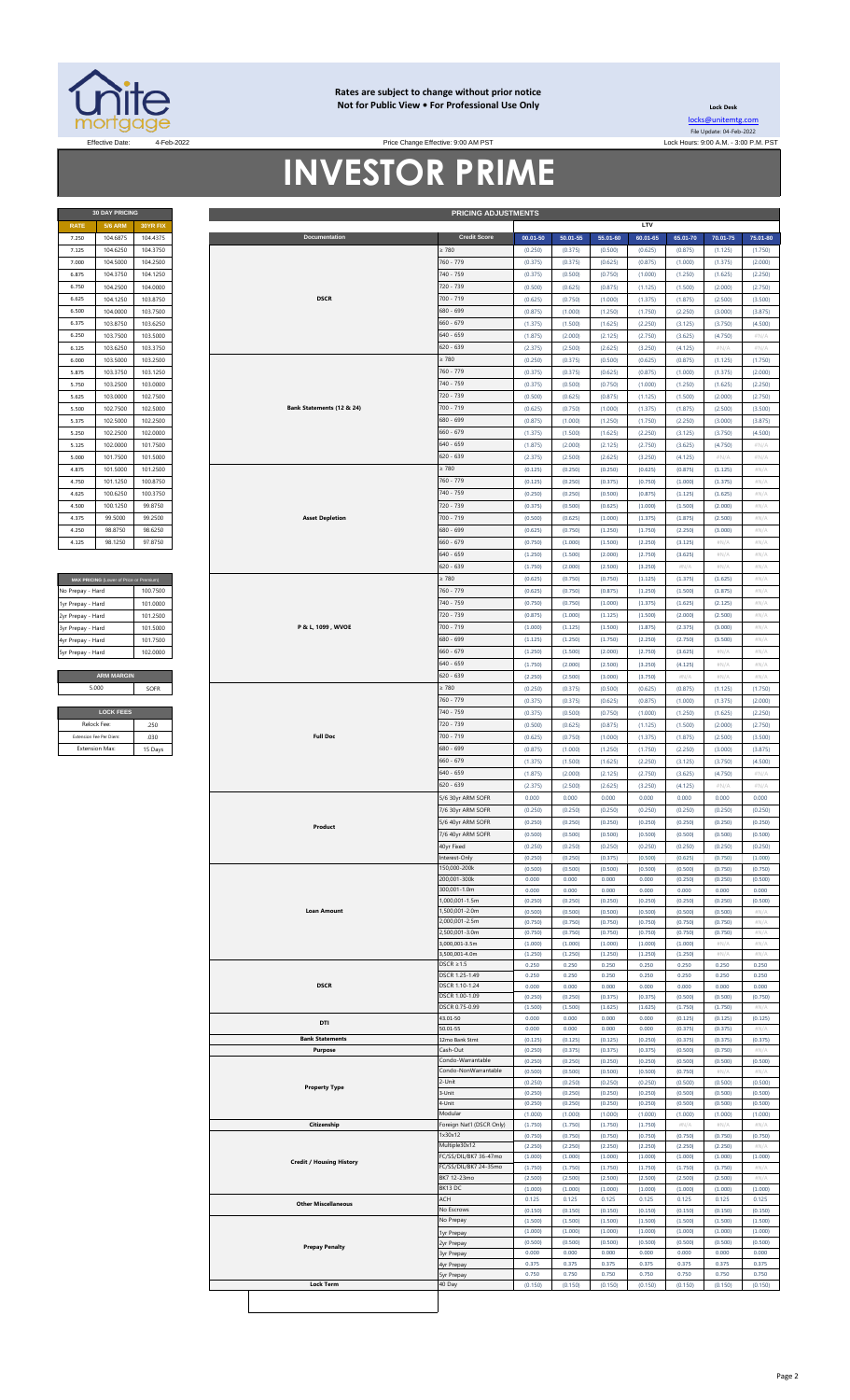

**Rates are subject to change without prior notice Not for Public View • For Professional Use Only** 

**Lock Desk** locks@unitemtg.com File Update: 04-Feb-2022 Lock Hours: 9:00 A.M. - 3:00 P.M. PST

Effective Date: 4-Feb-2022 4-Feb-2022 Price Change Effective: 9:00 AM PST

# **OWNER-OCCUPIED PRIME**

|             | <b>PRIMARY &amp; SECONDARY HOME</b> |                 |
|-------------|-------------------------------------|-----------------|
| <b>RATE</b> | <b>5/6 ARM</b>                      | <b>30YR FIX</b> |
| 7.125       | 105.188                             | 104.938         |
| 7.000       | 105.125                             | 104.875         |
| 6.875       | 105.000                             | 104.750         |
| 6.750       | 104.875                             | 104.625         |
| 6.625       | 104.750                             | 104.500         |
| 6.500       | 104.625                             | 104.375         |
| 6.375       | 104.500                             | 104.250         |
| 6.250       | 104.375                             | 104.125         |
| 6.125       | 104.250                             | 104.000         |
| 6.000       | 104.125                             | 103.875         |
| 5.875       | 104.000                             | 103.750         |
| 5.750       | 103.750                             | 103.500         |
| 5.625       | 103.500                             | 103.250         |
| 5.500       | 103.250                             | 103.000         |
| 5.375       | 103.000                             | 102.750         |
| 5.250       | 102.750                             | 102.500         |
| 5.125       | 102.500                             | 102.250         |
| 5.000       | 102.250                             | 102.000         |
| 4.875       | 102.000                             | 101.750         |
| 4.750       | 101.750                             | 101.500         |
| 4.625       | 101.375                             | 101.125         |
| 4.500       | 101.000                             | 100.750         |
| 4.375       | 100.500                             | 100.250         |
| 4.250       | 100.000                             | 99.750          |
| 4.125       | 99.375                              | 99.125          |

**ARM MARGIN** 5.000

| <b>LOCK FEES</b>                               |         |
|------------------------------------------------|---------|
| Relock Fee:                                    | 250     |
| <b>Extension Fee Per Diem</b>                  | .030    |
| <b>Extension Max:</b>                          | 15 Days |
|                                                |         |
| <b>MAX PRICING</b> (Lower of Price or Premium) |         |
| 101,0000                                       |         |

|                | PRIMARY & SECONDARY HOME                                  |                    |                               |                                |                    |                    | <b>PRICING ADJUSTMENTS</b> |                    |                    |                    |                    |                    |                    |
|----------------|-----------------------------------------------------------|--------------------|-------------------------------|--------------------------------|--------------------|--------------------|----------------------------|--------------------|--------------------|--------------------|--------------------|--------------------|--------------------|
| RATE           | <b>5/6 ARM</b>                                            | <b>30YR FIX</b>    |                               |                                |                    |                    |                            |                    | LTV                |                    |                    |                    |                    |
| 7.125          | 105.188                                                   | 104.938            | <b>Documentation</b>          | <b>Credit Score</b>            | 00.01-50           | 50.01-55           | 55.01-60                   | 60.01-65           | 65.01-70           | 70.01-75           | 75.01-80           | 80.01-85           | 85.01-90           |
| 7.000          | 105.125                                                   | 104.875            |                               | $\geq 780$                     | 0.000              | 0.000              | 0.000                      | (0.250)            | (0.375)            | (0.375)            | (0.500)            | (0.750)            | (1.125)            |
| 6.875          | 105.000                                                   | 104.750            |                               | 760 - 779                      | 0.000              | 0.000              | 0.000                      | (0.250)            | (0.375)            | (0.500)            | (0.625)            | (0.875)            | (1.375)            |
| 6.750          | 104.875                                                   | 104.625            |                               | 740 - 759                      | 0.000              | 0.000              | 0.000                      | (0.250)            | (0.375)            | (0.625)            | (0.750)            | (1.125)            | (1.625)            |
| 6.625          | 104.750                                                   | 104.500            |                               | 720 - 739                      | (0.125)            | (0.125)            | (0.125)                    | (0.250)            | (0.500)            | (0.750)            | (1.000)            | (1.250)            | (1.875)            |
| 6.500          | 104.625                                                   | 104.375            | <b>Full Doc</b>               | 700 - 719                      | (0.250)            | (0.250)            | (0.375)                    | (0.500)            | (0.625)            | (0.875)            | (1.250)            | (1.625)            | (2.250)            |
| 6.375          | 104.500                                                   | 104.250            |                               | 680 - 699                      | (0.250)            | (0.250)            | (0.500)                    | (0.625)            | (0.750)            | (1.000)            | (1.375)            | (2.000)            | $\#N/\beta$        |
| 6.250          | 104.375                                                   | 104.125            |                               | $660 - 679$                    | (0.250)            | (0.375)            | (0.500)                    | (1.000)            | (1.375)            | (1.625)            | (2.000)            | (2.750)            | #N/A               |
| 6.125          | 104.250                                                   | 104.000            |                               | $640 - 659$<br>$620 - 639$     | (0.375)            | (0.375)            | (0.500)                    | (1.250)            | (1.500)            | (1.750)            | (2.250)            | $\#N/A$            | #N/A               |
| 6.000          | 104.125<br>104.000                                        | 103.875<br>103.750 |                               |                                | (0.500)            | (0.500)            | (0.500)                    | (1.500)            | (1.750)            | (2.000)            | (2.500)            | H N/A              | #N/A               |
| 5.875<br>5.750 | 103.750                                                   | 103.500            |                               | $\geq 780$<br>760 - 779        | (0.125)<br>(0.250) | (0.250)<br>(0.250) | (0.250)<br>(0.250)         | (0.375)<br>(0.500) | (0.500)<br>(0.625) | (0.625)<br>(0.750) | (0.875)<br>(1.125) | (1.250)<br>(1.625) | (2.000)<br>(2.375) |
| 5.625          | 103.500                                                   | 103.250            |                               | 740 - 759                      | (0.250)            | (0.250)            | (0.250)                    | (0.625)            | (0.750)            | (1.000)            | (1.375)            | (1.875)            | (2.875)            |
| 5.500          | 103.250                                                   | 103.000            |                               | 720 - 739                      | (0.250)            | (0.375)            | (0.375)                    | (0.750)            | (0.875)            | (1.125)            | (1.625)            | (2.250)            | (3.375)            |
| 5.375          | 103.000                                                   | 102.750            | <b>Bank Statement</b>         | 700 - 719                      | (0.375)            | (0.375)            | (0.625)                    | (0.875)            | (1.125)            | (1.500)            | (2.000)            | (2.750)            | (4.000)            |
| 5.250          | 102.750                                                   | 102.500            |                               | 680 - 699                      | (0.375)            | (0.500)            | (0.750)                    | (1.000)            | (1.375)            | (1.750)            | (2.500)            | (3.500)            | #N/A               |
| 5.125          | 102.500                                                   | 102.250            |                               | $660 - 679$                    | (0.500)            | (0.750)            | (1.000)                    | (1.500)            | (2.250)            | (2.750)            | (3.500)            | (4.250)            | #N/A               |
| 5.000          | 102.250                                                   | 102.000            |                               | $640 - 659$                    | (0.750)            | (1.000)            | (1.250)                    | (1.750)            | (2.500)            | (3.125)            | (4.000)            | $\#N/A$            | #N/A               |
| 4.875          | 102.000                                                   | 101.750            |                               | $620 - 639$                    | (1.250)            | (1.500)            | (1.750)                    | (2.250)            | (3.000)            | (3.625)            | #N/A               | $\#N/A$            | #N/A               |
| 4.750          | 101.750                                                   | 101.500            |                               | $\geq 780$                     | (0.125)            | (0.250)            | (0.250)                    | (0.625)            | (0.875)            | (1.125)            | (1.625)            | $\#N/A$            | #N/A               |
| 4.625          | 101.375                                                   | 101.125            |                               | 760 - 779                      | (0.125)            | (0.250)            | (0.375)                    | (0.750)            | (1.000)            | (1.375)            | (2.000)            | $\#N/A$            | #N/A               |
| 4.500          | 101.000                                                   | 100.750            |                               | 740 - 759                      | (0.250)            | (0.250)            | (0.500)                    | (0.875)            | (1.125)            | (1.625)            | (2.375)            | $\#N/A$            | #N/A               |
| 4.375          | 100.500                                                   | 100.250            |                               | 720 - 739                      | (0.375)            | (0.500)            | (0.625)                    | (1.000)            | (1.500)            | (2.000)            | (2.875)            | $\#N/\ell$         | $\#N$ / $\neq$     |
| 4.250          | 100.000                                                   | 99.750             | <b>Asset Depletion</b>        | $700 - 719$                    | (0.500)            | (0.625)            | (1.000)                    | (1.375)            | (1.875)            | (2.500)            | (3.500)            | $\#N/A$            | #N/A               |
| 4.125          | 99.375                                                    | 99.125             |                               | 680 - 699                      | (0.625)            | (0.750)            | (1.250)                    | (1.750)            | (2.250)            | (3.000)            | (4.500)            | $\#N/A$            | #N/A               |
|                |                                                           |                    |                               | $660 - 679$                    | (0.750)            | (1.000)            | (1.500)                    | (2.250)            | (3.125)            | (4.375)            | $\#N/A$            | $\#N/A$            | #N/A               |
|                |                                                           |                    |                               | $640 - 659$                    | (1.250)            | (1.500)            | (2.000)                    | (2.750)            | (3.625)            | (4.875)            | $\#N/A$            | $\#N/A$            | #N/A               |
|                | <b>ARM MARGIN</b>                                         |                    |                               | $620 - 639$                    | (1.750)            | (2.000)            | (2.500)                    | (3.250)            | (4.125)            | $\#N/A$            | #N/ $\rho$         | H N/A              | #N/A               |
|                | 5.000                                                     | SOFR               |                               | $\geq 780$                     | (0.625)            | (0.750)            | (0.750)                    | (1.125)            | (1.375)            | (1.625)            | (2.125)            | #N/A               | #N/A               |
|                |                                                           |                    |                               | 760 - 779                      | (0.625)            | (0.750)            | (0.875)                    | (1.250)            | (1.500)            | (1.875)            | (2.500)            | #N/A               | #N/A               |
|                | <b>LOCK FEES</b>                                          |                    |                               | 740 - 759                      | (0.750)            | (0.750)            | (1.000)                    | (1.375)            | (1.625)            | (2.125)            | (2.875)            | #N/A<br>#N/A       | #N/A<br>#N/A       |
|                | Relock Fee:                                               | .250               | P & L Only - 1099 - WVOE      | 720 - 739<br>700 - 719         | (0.875)<br>(1.000) | (1.000)<br>(1.125) | (1.125)<br>(1.500)         | (1.500)            | (2.000)<br>(2.375) | (2.500)<br>(3.000) | (3.375)            | #N/A               | #N/A               |
|                |                                                           | .030               |                               | 680 - 699                      | (1.125)            | (1.250)            | (1.750)                    | (1.875)<br>(2.250) | (2.750)            | (3.500)            | (4.125)<br>$\#N/A$ | #N/A               | #N/A               |
|                | xtension Fee Per Diem<br><b>Extension Max:</b><br>15 Days |                    |                               | $660 - 679$                    | (1.250)            | (1.500)            | (2.000)                    | (2.750)            | (3.625)            | (4.875)            | $\#N/F$            | #N/A               | #N/A               |
|                |                                                           |                    |                               | $640 - 659$                    | (1.750)            | (2.000)            | (2.500)                    | (3.250)            | (4.125)            | #N/A               | #N//               | #N/A               | #N/A               |
|                | MAX PRICING (Lower of Price or Premium)                   |                    |                               | $620 - 639$                    | (2.250)            | (2.500)            | (3.000)                    | (3.750)            | (4.625)            | #N/A               | $\#N/F$            | #N/A               | #N/A               |
|                | 101.0000                                                  |                    |                               | No Bank Stmt                   | 0.000              | 0.000              | 0.000                      | 0.000              | 0.000              | 0.000              | 0.000              | 0.000              | 0.000              |
|                |                                                           |                    |                               | 3mo Bank Stmt                  | (0.750)            | (0.750)            | (0.750)                    | (0.875)            | (1.000)            | (1.000)            | (1.000)            | (1.125)            | (1.125)            |
|                |                                                           |                    | <b>Bank Statements</b>        | 12mo Bank Stmt                 | (0.125)            | (0.125)            | (0.125)                    | (0.250)            | (0.375)            | (0.375)            | (0.375)            | (0.500)            | (0.500)            |
|                |                                                           |                    |                               | 24mo Bank Stmt                 | 0.000              | 0.000              | 0.000                      | 0.000              | 0.000              | 0.000              | 0.000              | 0.000              | 0.000              |
|                |                                                           |                    |                               | 7/6 30yr ARM SOFR              | (0.250)            | (0.250)            | (0.250)                    | (0.250)            | (0.250)            | (0.250)            | (0.250)            | (0.250)            | (0.250)            |
|                |                                                           |                    |                               | 5/6 40yr ARM SOFR              | (0.250)            | (0.250)            | (0.250)                    | (0.250)            | (0.250)            | (0.250)            | (0.250)            | (0.250)            | (0.250)            |
|                |                                                           |                    | Product                       | 7/6 40yr ARM SOFR              | (0.500)            | (0.500)            | (0.500)                    | (0.500)            | (0.500)            | (0.500)            | (0.500)            | (0.500)            | (0.500)            |
|                |                                                           |                    |                               | 40yr Fixed                     | (0.250)            | (0.250)            | (0.250)                    | (0.250)            | (0.250)            | (0.250)            | (0.250)            | (0.250)            | (0.250)            |
|                |                                                           |                    |                               | Interest-Only                  | (0.250)            | (0.250)            | (0.375)                    | (0.500)            | (0.625)            | (0.750)            | (1.000)            | (1.750)            | #N/A               |
|                |                                                           |                    |                               | 150.000-200k                   | (0.500)            | (0.500)            | (0.500)                    | (0.500)            | (0.500)            | (0.750)            | (0.750)            | (1.000)            | (1.000)            |
|                |                                                           |                    |                               | 200,001-300k                   | 0.000              | 0.000              | 0.000                      | 0.000              | (0.250)            | (0.250)            | (0.250)            | (0.500)            | (0.500)            |
|                |                                                           |                    |                               | 300,001-1,000,000              | 0.000              | 0.000              | 0.000                      | 0.000              | 0.000              | 0.000              | 0.000              | 0.000              | 0.000              |
|                |                                                           |                    |                               | 1,000,001-1.5m                 | (0.250)            | (0.250)            | (0.250)                    | (0.250)            | (0.250)            | (0.250)            | (0.250)            | (0.250)            | (0.250)            |
|                |                                                           |                    | <b>Loan Amount</b>            | .,500,001-2.0m                 | (0.500)            | (0.500)            | (0.500)                    | (0.500)            | (0.500)            | (0.500)            | (0.500)            | $\#N/A$            | #N/ $\rho$         |
|                |                                                           |                    |                               | 2,000,001-2.5m<br>500,001-3.0m | (0.750)<br>(0.750) | (0.750)<br>(0.750) | (0.750)<br>(0.750)         | (0.750)<br>(0.750) | (0.750)<br>(0.750) | (0.750)<br>(0.750) | (0.750)<br>(0.750) | H N/A<br>$\#N/A$   | #N/A<br>#N/A       |
|                |                                                           |                    |                               | 3,000,001-3.5m                 | (1.000)            | (1.000)            | (1.000)                    | (1.000)            | (1.000)            | (1.000)            | #N/A               | H N/A              | #N/A               |
|                |                                                           |                    |                               | 3,500,001-4.0m                 | (1.250)            | (1.250)            | (1.250)                    | (1.250)            | (1.250)            | (1.250)            | #N/A               | H N/A              | #N/A               |
|                |                                                           |                    |                               | 43.01-50                       | 0.000              | 0.000              | 0.000                      | 0.000              | 0.000              | (0.125)            | (0.125)            | (0.125)            | (0.125)            |
|                |                                                           |                    | DTI                           | 50.01-55                       | 0.000              | 0.000              | 0.000                      | 0.000              | 0.000              | (0.375)            | (0.375)            | $\#N/A$            | #N/A               |
|                |                                                           |                    | Cash Out                      |                                | (0.250)            | (0.375)            | (0.375)                    | (0.375)            | (0.500)            | (0.750)            | (1.250)            | $\#N/A$            | #N/A               |
|                |                                                           |                    | <b>Second Home</b>            |                                | (0.500)            | (0.500)            | (0.500)                    | (0.500)            | (0.500)            | (0.500)            | (0.500)            | $\#N/A$            | #N/ $\rho$         |
|                |                                                           |                    | Geographical                  | Non-CA                         | 0.250              | 0.250              | 0.250                      | 0.250              | 0.250              | 0.250              | 0.250              | 0.250              | 0.250              |
|                |                                                           |                    |                               | Condo-Warrantable              | (0.250)            | (0.250)            | (0.250)                    | (0.250)            | (0.500)            | (0.500)            | (0.500)            | (0.500)            | #N/ $\rho$         |
|                |                                                           |                    |                               | Condo-NonWarrantable           | (0.500)            | (0.500)            | (0.500)                    | (0.500)            | (0.750)            | (0.750)            | #N/A               | $\#N/A$            | #N/ $\rho$         |
|                |                                                           |                    |                               | 2-Unit                         | (0.250)            | (0.250)            | (0.250)                    | (0.250)            | (0.500)            | (0.500)            | (0.500)            | (0.750)            | #N/ $\rho$         |
|                |                                                           |                    | <b>Property Type</b>          | 3-Unit                         | (0.250)            | (0.250)            | (0.250)                    | (0.250)            | (0.500)            | (0.500)            | (0.500)            | (0.750)            | #N/A               |
|                |                                                           |                    |                               | 4-Unit                         | (0.250)            | (0.250)            | (0.250)                    | (0.250)            | (0.500)            | (0.500)            | (0.500)            | (0.750)            | #N/A               |
|                |                                                           |                    |                               | Modular                        | (1.000)            | (1.000)            | (1.000)                    | (1.000)            | (1.000)            | (1.000)            | (1.000)            | $\#N/A$            | #N/A               |
|                |                                                           |                    | Rural<br>1x30x12              | (1.000)                        | (1.000)            | (1.000)            | (1.000)                    | (1.000)            | (1.000)            | #N/A               | H N/A              | #N/A               |                    |
|                |                                                           |                    | Multiple30x12                 | (0.750)                        | (0.750)            | (0.750)            | (0.750)                    | (0.750)            | (0.750)            | (0.750)<br>(2.500) | (1.000)            | (1.000)            |                    |
|                |                                                           |                    |                               | FC/SS/DIL/BK7 36-47mo          | (2.250)<br>(1.000) | (2.250)<br>(1.000) | (2.250)<br>(1.000)         | (2.250)<br>(1.000) | (2.250)<br>(1.000) | (2.250)<br>(1.000) | (1.000)            | (2.500)<br>(1.000) | #N/A<br>(1.000)    |
|                |                                                           |                    | <b>Credit/Housing History</b> | FC/SS/DIL/BK7 24-35mo          | (1.750)            | (1.750)            | (1.750)                    | (1.750)            | (1.750)            | (1.750)            | (1.750)            | (1.750)            | #N/ $\rho$         |
|                |                                                           |                    |                               | BK7 12-23mo                    | (2.500)            | (2.500)            | (2.500)                    | (2.500)            | (2.500)            | (2.500)            | (2.500)            | (2.500)            | #N/A               |
|                |                                                           |                    |                               | BK13 DC                        | (1.000)            | (1.000)            | (1.000)                    | (1.000)            | (1.000)            | (1.000)            | (1.000)            | (1.000)            | (1.000)            |
|                |                                                           |                    |                               | ACH                            | 0.125              | 0.125              | 0.125                      | 0.125              | 0.125              | 0.125              | 0.125              | 0.125              | 0.125              |
|                |                                                           |                    | <b>Misccellaneous</b>         | No Escrows (No HPML)           | (0.150)            | (0.150)            | (0.150)                    | (0.150)            | (0.150)            | (0.150)            | (0.150)            | (0.150)            | (0.150)            |
|                |                                                           |                    | <b>Lock Term</b>              | 40 Day                         | (0.150)            | (0.150)            | (0.150)                    | (0.150)            | (0.150)            | (0.150)            | (0.150)            | (0.150)            | (0.150)            |
|                |                                                           |                    |                               |                                |                    |                    |                            |                    |                    |                    |                    |                    |                    |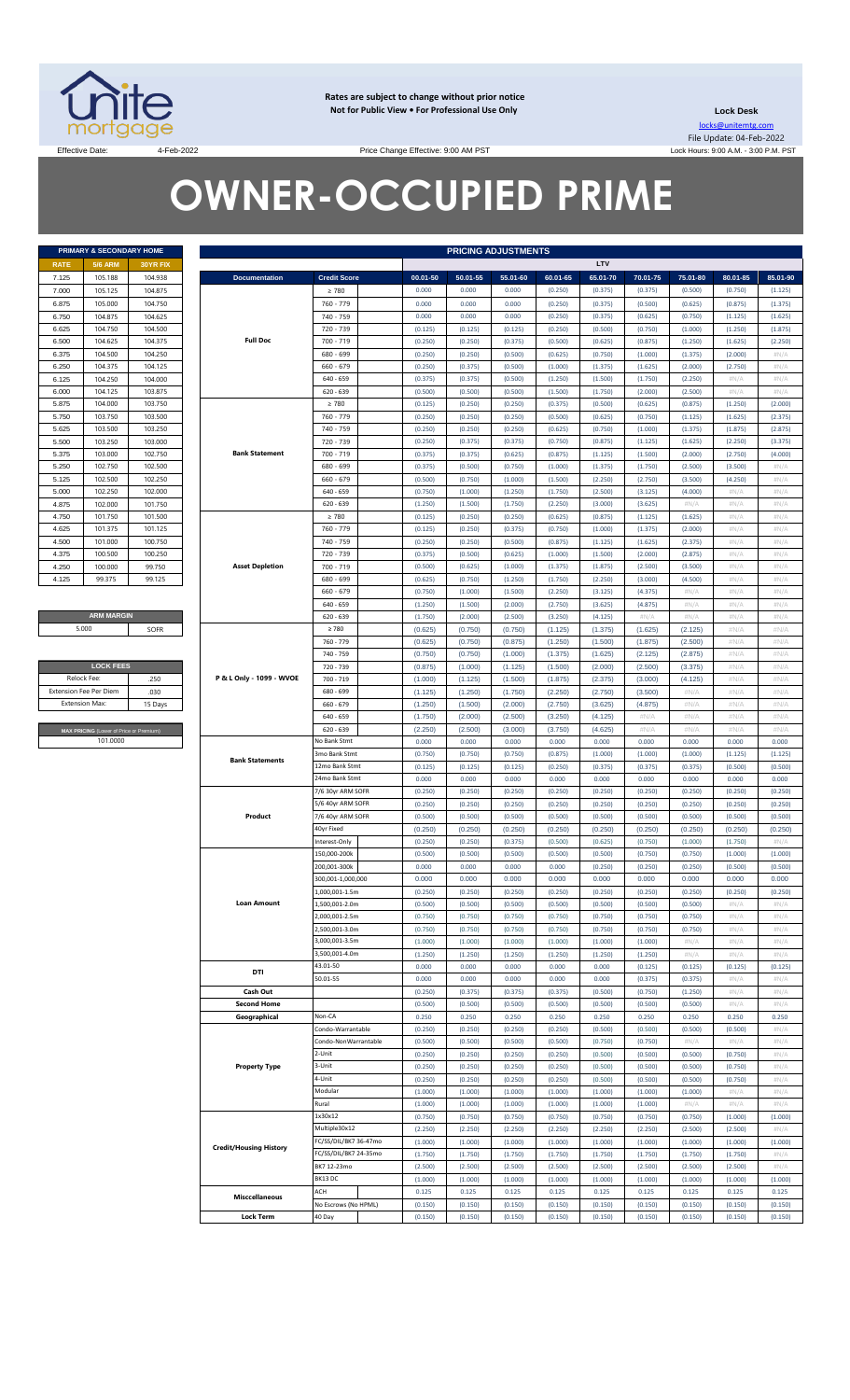

#### [V](https://unitemortgage.com/)isit: https://unitemortgage.com

The pricing engine is the Formal price given, please access it through:

**Quick Pricer:** [https://un](https://unitemortgage.com/broker-resources/price-my-loan/)itemortgage.com/broker-resources/price-my-loan/

# **CALL US TODAY: 800-777-1207**

#### **CONVENTIONAL PRODUCTS AND PRICING**

|       |         |                             |         |       |                             |         | <b>CONFORMING LOANS</b> |       |                             |         |         |       |         |                             |               |
|-------|---------|-----------------------------|---------|-------|-----------------------------|---------|-------------------------|-------|-----------------------------|---------|---------|-------|---------|-----------------------------|---------------|
|       |         | <b>DU CONF CONV 30 YEAR</b> |         |       | <b>DU CONF CONV 20 YEAR</b> |         |                         |       | <b>DU CONF CONV 15 YEAR</b> |         |         |       |         | <b>DU CONF CONV 10 YEAR</b> |               |
| Rate  | 10 Day  | <b>25 Day</b>               | 40 Day  | Rate  | 10 Day                      | 25 Day  | 40 Day                  | Rate  | 10 Day                      | 25 Day  | 40 Day  | Rate  | 10 Day  | 25 Day                      | <b>40 Day</b> |
| 4.500 | (5.125) | (5.000)                     | (4.875) | 4.250 | (4.875)                     | (4.750) | (4.625)                 | 3.750 | (4.250)                     | (4.125) | (4.000) | 3.500 | (3.500) | (3.375)                     | (3.250)       |
| 4.375 | (4.875) | (4.750)                     | (4.625) | 4.125 | (4.375)                     | (4.250) | (4.125)                 | 3.625 | (3.750)                     | (3.625) | (3.500) | 3.375 | (3.375) | (3.250)                     | (3.125)       |
| 4.250 | (4.500) | (4.375)                     | (4.250) | 4.000 | (3.875)                     | (3.750) | (3.625)                 | 3.500 | (3.625)                     | (3.500) | (3.375) | 3.250 | (2.875) | (2.750)                     | (2.625)       |
| 4.125 | (3.875) | (3.750)                     | (3.625) | 3.875 | (3.500)                     | (3.375) | (3.250)                 | 3.375 | (3.250)                     | (3.125) | (3.000) | 3.125 | (2.500) | (2.375)                     | (2.250)       |
| 4.000 | (3.250) | (3.125)                     | (3.000) | 3.750 | (3,000)                     | (2.875) | (2.750)                 | 3.250 | (2.750)                     | (2.625) | (2.500) | 3.000 | (2.125) | (2,000)                     | (1.875)       |
| 3.875 | (3.000) | (2.875)                     | (2.750) | 3.625 | (2.875)                     | (2.750) | (2.625)                 | 3.125 | (2.375)                     | (2.250) | (2.125) | 2.875 | (1.750) | (1.625)                     | (1.500)       |
| 3.750 | (2.500) | (2.375)                     | (2.250) | 3.500 | (2.500)                     | (2.375) | (2.250)                 | 3.000 | (1.875)                     | (1.750) | (1.625) | 2.750 | (1.375) | (1.250)                     | (1.125)       |
| 3.625 | (1.875) | (1.750)                     | (1.625) | 3.375 | (2.000)                     | (1.875) | (1.750)                 | 2.875 | (1.625)                     | (1.500) | (1.375) | 2.625 | (1.250) | (1.125)                     | (1.000)       |
| 3.500 | (1.375) | (1.250)                     | (1.125) | 3.250 | (1.375)                     | (1.250) | (1.125)                 | 2.750 | (1.125)                     | (1.000) | (0.875) | 2.500 | (1.000) | (0.875)                     | (0.750)       |
| 3.375 | (0.875) | (0.750)                     | (0.625) | 3.125 | (0.750)                     | (0.625) | (0.500)                 | 2.625 | (0.750)                     | (0.625) | (0.500) | 2.375 | (0.625) | (0.500)                     | (0.375)       |
| 3.250 | (0.250) | (0.125)                     | 0.000   | 3.000 | 0.000                       | 0.125   | 0.250                   | 2.500 | (0.250)                     | (0.125) | 0.000   | 2.250 | (0.250) | (0.125)                     | 0.000         |
| 3.125 | 0.375   | 0.500                       | 0.625   | 2.875 | 0.500                       | 0.625   | 0.750                   | 2.375 | 0.250                       | 0.375   | 0.500   | 2.125 | 0.250   | 0.375                       | 0.500         |
|       |         |                             |         |       |                             |         |                         |       |                             |         |         |       |         |                             |               |
|       |         | LP CONF CONV 30 YEAR        |         |       | LP CONF CONV 20 YEAR        |         |                         |       | LP CONF CONV 15 YEAR        |         |         |       |         | LP CONF CONV 10 YEAR        |               |
| Rate  | 10 Dav  | 25 Day                      | 40 Day  | Rate  | 10 Dav                      | 25 Day  | 40 Dav                  | Rate  | 10 Day                      | 25 Day  | 40 Day  | Rate  | 10 Dav  | 25 Day                      | 40 Day        |
| 4.500 | (5.125) | (5.000)                     | (4.875) | 4.250 | (4.875)                     | (4.750) | (4.625)                 | 3.750 | (3.750)                     | (3.625) | (3.500) | 3.500 | (3.250) | (3.125)                     | (3.000)       |
| 4.375 | (4.750) | (4.625)                     | (4.500) | 4.125 | (4.375)                     | (4.250) | (4.125)                 | 3.625 | (3.500)                     | (3.375) | (3.250) | 3.375 | (3.000) | (2.875)                     | (2.750)       |
| 4.250 | (4.375) | (4.250)                     | (4.125) | 4.000 | (3.750)                     | (3.625) | (3.500)                 | 3.500 | (3.375)                     | (3.250) | (3.125) | 3.250 | (2.625) | (2.500)                     | (2.375)       |
| 4.125 | (3.750) | (3.625)                     | (3.500) | 3.875 | (3.375)                     | (3.250) | (3.125)                 | 3.375 | (3.000)                     | (2.875) | (2.750) | 3.125 | (2.250) | (2.125)                     | (2.000)       |
| 4.000 | (3.125) | (3.000)                     | (2.875) | 3.750 | (2.875)                     | (2.750) | (2.625)                 | 3.250 | (2.625)                     | (2.500) | (2.375) | 3.000 | (2.000) | (1.875)                     | (1.750)       |
| 3.875 | (2.750) | (2.625)                     | (2.500) | 3.625 | (2.750)                     | (2.625) | (2.500)                 | 3.125 | (2.125)                     | (2.000) | (1.875) | 2.875 | (1.625) | (1.500)                     | (1.375)       |
| 3.750 | (2.125) | (2.000)                     | (1.875) | 3.500 | (2.375)                     | (2.250) | (2.125)                 | 3.000 | (1.750)                     | (1.625) | (1.500) | 2.750 | (1.250) | (1.125)                     | (1.000)       |
| 3.625 | (1.500) | (1.375)                     | (1.250) | 3.375 | (1.875)                     | (1.750) | (1.625)                 | 2.875 | (1.375)                     | (1.250) | (1.125) | 2.625 | (1.125) | (1.000)                     | (0.875)       |
| 3.500 | (1.125) | (1.000)                     | (0.875) | 3.250 | (1.375)                     | (1.250) | (1.125)                 | 2.750 | (1.000)                     | (0.875) | (0.750) | 2.500 | (0.875) | (0.750)                     | (0.625)       |
| 3.375 | (0.625) | (0.500)                     | (0.375) | 3.125 | (0.750)                     | (0.625) | (0.500)                 | 2.625 | (0.500)                     | (0.375) | (0.250) | 2.375 | (0.500) | (0.375)                     | (0.250)       |
| 3.250 | 0.125   | 0.250                       | 0.375   | 3.000 | 0.000                       | 0.125   | 0.250                   | 2.500 | (0.125)                     | 0.000   | 0.125   | 2.250 | (0.125) | 0.000                       | 0.125         |
| 3.125 | 0.500   | 0.625                       | 0.750   | 2.875 | 0.625                       | 0.750   | 0.875                   | 2.375 | 0.375                       | 0.500   | 0.625   | 2.125 | 0.375   | 0.500                       | 0.625         |

#### **HIGH BALANCE CONFORMING**

|       |         | <b>DU HIGH BALANCE 30 YEAR</b> |         |       | <b>DU HIGH BALANCE 15 YEAR</b> |         |         |      | <b>DU HIGH BALANCE 20 YEAR</b> |               | <b>DU HIGH BALANCE 10 YEAR</b> |      |               |          |               |  |  |
|-------|---------|--------------------------------|---------|-------|--------------------------------|---------|---------|------|--------------------------------|---------------|--------------------------------|------|---------------|----------|---------------|--|--|
| Rate  | 10 Day  | 25 Day                         | 40 Day  | Rate  | <b>10 Day</b>                  | 25 Day  | 40 Day  | Rate | <b>10 Day</b>                  | <b>25 Day</b> | 40 Day                         | Rate | <b>10 Day</b> | $25$ Day | <b>40 Day</b> |  |  |
| 4.625 | (2.750) | (2.625)                        | (2.500) | 4.000 | (1.625)                        | (1.500) | (1.375) |      |                                |               |                                |      |               |          |               |  |  |
| 4.500 | (2.750) | (2.625)                        | (2.500) | 3.875 | (2.750)                        | (2.625) | (2.500) |      |                                |               |                                |      |               |          |               |  |  |
| 4.375 | (3.125) | (3.000)                        | (2.875) | 3.750 | (2.625)                        | (2.500) | (2.375) |      |                                |               |                                |      |               |          |               |  |  |
| 4.250 | (2.750) | (2.625)                        | (2.500) | 3.625 | (2.375)                        | (2.250) | (2.125) |      |                                |               |                                |      |               |          |               |  |  |
| 4.125 | (2.250) | (2.125)                        | (2.000) | 3.500 | (2.125)                        | (2.000) | (1.875) |      |                                |               |                                |      |               |          |               |  |  |
| 4.000 | (2.000) | (1.875)                        | (1.750) | 3.375 | (1.750)                        | (1.625) | (1.500) |      |                                |               |                                |      | B             | E        |               |  |  |
| 3.875 | (2.000) | (1.875)                        | (1.750) | 3.250 | (1.500)                        | (1.375) | (1.250) |      | <b>ALLES A</b>                 |               |                                |      |               |          |               |  |  |
| 3.750 | (1.375) | (1.250)                        | (1.125) | 3.125 | (1.125)                        | (1.000) | (0.875) |      |                                |               |                                |      |               |          |               |  |  |
| 3.625 | (0.750) | (0.625)                        | (0.500) | 3.000 | (0.750)                        | (0.625) | (0.500) |      |                                |               |                                |      |               |          |               |  |  |
| 3.500 | (0.250) | (0.125)                        | 0.000   | 2.875 | (0.500)                        | (0.375) | (0.250) |      |                                |               |                                |      |               |          |               |  |  |
| 3.375 | 0.125   | 0.250                          | 0.375   | 2.750 | (0.250)                        | (0.125) | 0.000   |      |                                |               |                                |      |               |          |               |  |  |
| 3.250 | 0.625   | 0.750                          | 0.875   | 2.625 | 0.375                          | 0.500   | 0.625   |      |                                |               |                                |      |               |          |               |  |  |

自

#### **MAX NET PRICING IS 104.000 HIGH BALANCE MAX NET PRICING IS 103.000 Rates and pricing are subject to change without notice.**

All Rights Reserved. 02.2022 This document is limited to current Unite Mortgage Wholesale Lending Solutions, and should not be intended as legal advice, legal opinion, or any other advice on specific facts or circumstances. Such policy and practice ar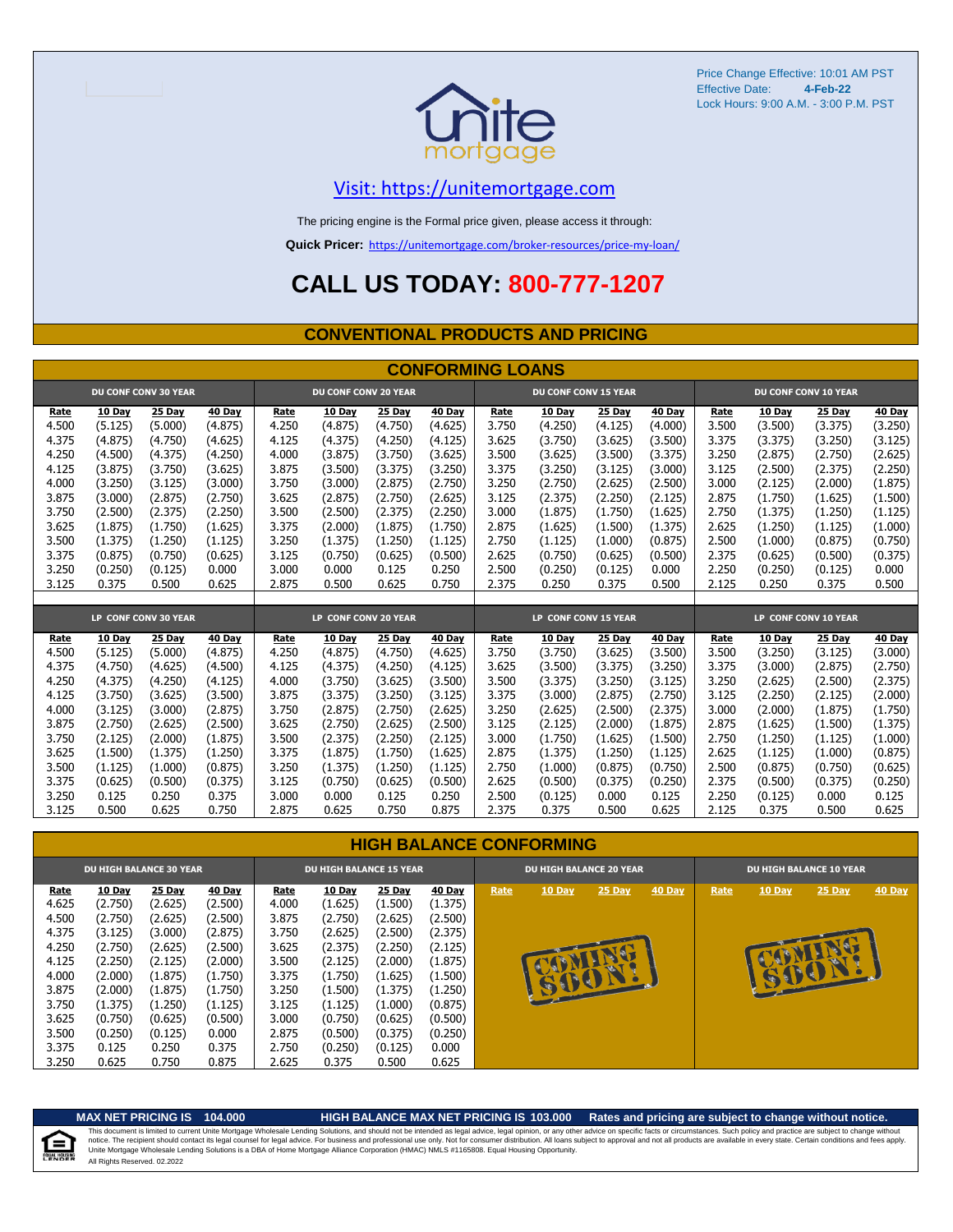

#### [V](https://unitemortgage.com/)isit: https://unitemortgage.com

The pricing engine is the Formal price given, please access it through:

**Quick Pricer:** [https://un](https://unitemortgage.com/broker-resources/price-my-loan/)itemortgage.com/broker-resources/price-my-loan/

# **CALL US TODAY: 800-777-1207**

|             | <b>HOME AFFORDABLE PRODUCTS</b>                                         |         |               |       |               |         |               |       |         |                                                                          |               |      |               |        |        |
|-------------|-------------------------------------------------------------------------|---------|---------------|-------|---------------|---------|---------------|-------|---------|--------------------------------------------------------------------------|---------------|------|---------------|--------|--------|
|             | <b>DU HOMEREADY 30 YEAR</b><br><b>DU HOMEREADY HIGH BALANCE 30 YEAR</b> |         |               |       |               |         |               |       |         | <b>LP HOME POSSIBLE 30 YEAR</b><br>LP HOME POSSIBLE HIGH BALANCE 30 YEAR |               |      |               |        |        |
| <u>Rate</u> | 10 Day                                                                  | 25 Day  | <b>40 Day</b> | Rate  | <b>10 Day</b> | 25 Day  | <b>40 Day</b> | Rate  | 10 Day  | <b>25 Day</b>                                                            | <b>40 Day</b> | Rate | <b>10 Day</b> | 25 Day | 40 Day |
| 4.375       | (4.500)                                                                 | (4.375) | (4.250)       | 4.375 | (2.750)       | (2.625) | (2.500)       | 4.500 | (5.000) | (4.875)                                                                  | (4.750)       |      |               |        |        |
| 4.250       | (4.125)                                                                 | (4.000) | (3.875)       | 4.250 | (2.625)       | (2.500) | (2.375)       | 4.375 | (4.625) | (4.500)                                                                  | (4.375)       |      |               |        |        |
| 4.125       | (3.500)                                                                 | (3.375) | (3.250)       | 4.125 | (2.500)       | (2.375) | (2.250)       | 4.250 | (4.375) | (4.250)                                                                  | (4.125)       |      |               |        |        |
| 4.000       | (3.000)                                                                 | (2.875) | (2.750)       | 4.000 | (2.000)       | (1.875) | (1.750)       | 4.125 | (3.750) | (3.625)                                                                  | (3.500)       |      |               | NO     |        |
| 3.875       | (2.500)                                                                 | (2.375) | (2.250)       | 3.875 | (1.625)       | (1.500) | (1.375)       | 4.000 | (3.125) | (3.000)                                                                  | (2.875)       |      |               |        |        |
| 3.750       | (2.000)                                                                 | (1.875) | (1.750)       | 3.750 | (1.125)       | (1.000) | (0.875)       | 3.875 | (2.625) | (2.500)                                                                  | (2.375)       |      |               | 15001. |        |
| 3.625       | (1.500)                                                                 | (1.375) | (1.250)       | 3.625 | (1.250)       | (1.125) | (1.000)       | 3.750 | (2.125) | (2.000)                                                                  | (1.875)       |      |               |        |        |
| 3.500       | (0.875)                                                                 | (0.750) | (0.625)       | 3.500 | (0.750)       | (0.625) | (0.500)       | 3.625 | (1.500) | (1.375)                                                                  | (1.250)       |      |               |        |        |
| 3.375       | (0.375)                                                                 | (0.250) | (0.125)       | 3.375 | (0.125)       | 0.000   | 0.125         | 3.500 | (1.125) | (1.000)                                                                  | (0.875)       |      |               |        |        |
| 3.250       | 0.250                                                                   | 0.375   | 0.500         | 3.250 | 0.500         | 0.625   | 0.750         | 3.375 | (0.625) | (0.500)                                                                  | (0.375)       |      |               |        |        |
| 3.125       | 0.750                                                                   | 0.875   | 1.000         | 3.125 | 0.875         | 1.000   | 1.125         | 3.250 | 0.125   | 0.250                                                                    | 0.375         |      |               |        |        |
| 3.000       | 1.250                                                                   | 1.375   | 1.500         | 3.000 | 1.500         | 1.625   | 1.750         | 3.125 | 0.500   | 0.625                                                                    | 0.750         |      |               |        |        |

| <b>HOME READY AND HOMEPOSSIBLE CAP LIMITS</b>      |      |        |      |      |       |       |       |                                                                                                  |       |
|----------------------------------------------------|------|--------|------|------|-------|-------|-------|--------------------------------------------------------------------------------------------------|-------|
|                                                    |      |        |      |      |       |       |       | LTV <=60 60.01 - 65 65.01 - 70 70.01 - 75 75.01 - 80 80.01 - 85 85.01 - 90 90.01 - 95 95.01 - 97 |       |
| HomeReady/Home Possible FICO >=680 Adjustment Caps | .500 | i .500 | .500 | .500 | 1.500 | 0.000 | 0.000 | 0.000                                                                                            | 0.000 |
| HomeReady/Home Possible FICO <680 Adjustment Caps  | .500 | .500   | .500 | .500 | 1.500 | .500  | 1.500 | .500                                                                                             | 1.500 |

.<br>N. Hou

**MAX NET PRICING IS 104.000 HIGH BALANCE MAX NET PRICING IS 103.000 Rates and pricing are subject to change without notice.**

All Rights Reserved. 02.2022 This document is limited to current Unite Mortgage Wholesale Lending Solutions, and should not be intended as legal advice, legal opinion, or any other advice on specific facts or circumstances. Such policy and practice ar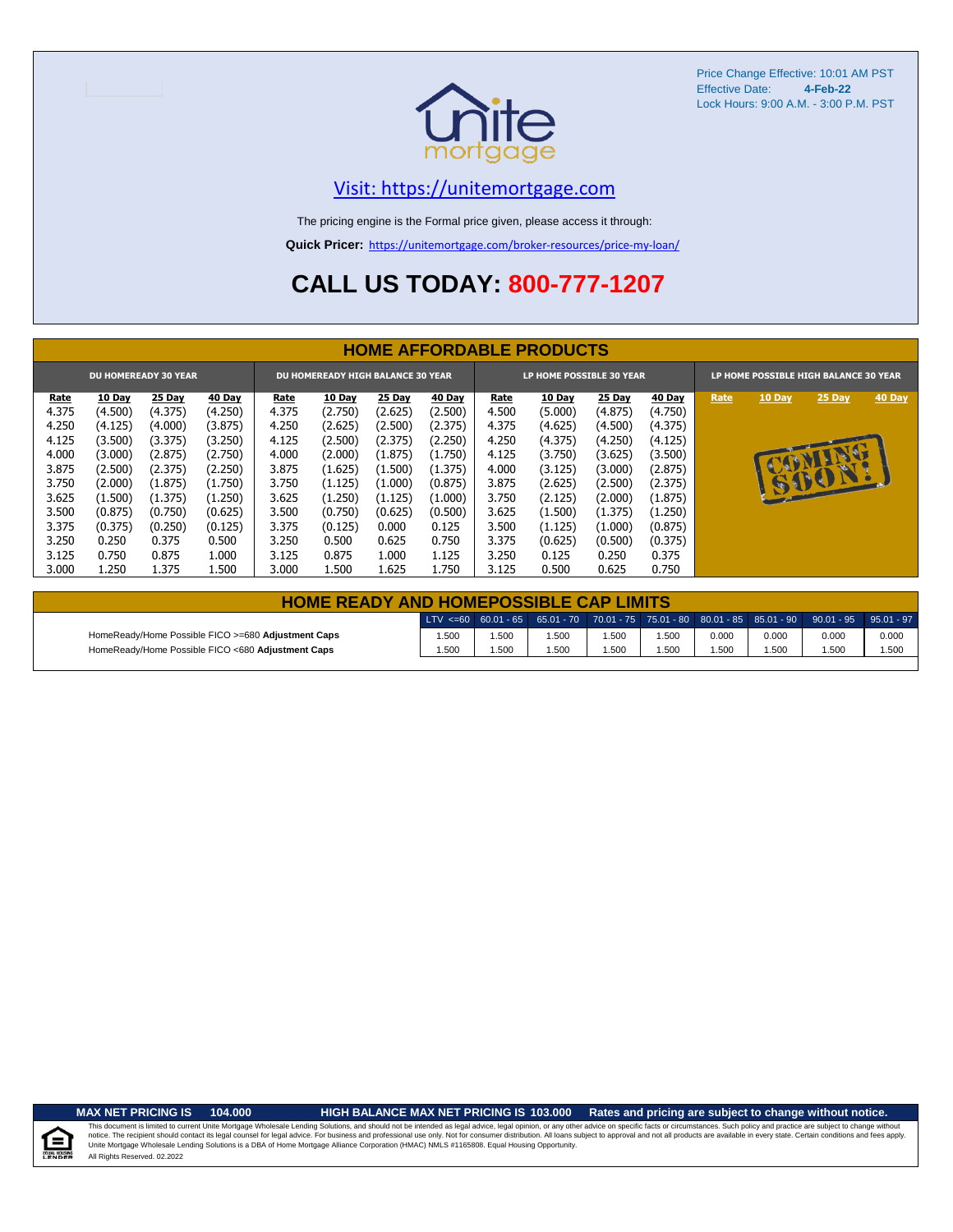

### [V](https://unitemortgage.com/)isit: https://unitemortgage.com

The pricing engine is the Formal price given, please access it through:

**Quick Pricer:** [https://un](https://unitemortgage.com/broker-resources/price-my-loan/)itemortgage.com/broker-resources/price-my-loan/

# **CALL US TODAY: 800-777-1207**

| <b>CONVENTIONAL PRICING ADJUSTMENTS</b>                                                |                                   |                                                   |              |              |              |                    |              |                                          |              |  |
|----------------------------------------------------------------------------------------|-----------------------------------|---------------------------------------------------|--------------|--------------|--------------|--------------------|--------------|------------------------------------------|--------------|--|
| Credit Score / LTV<br>Loan Terms > 15 years                                            | LTV < 60                          | $60.01 - 70$                                      | $70.01 - 75$ | $75.01 - 80$ | $80.01 - 85$ | $85.01 - 90$       | $90.01 - 95$ | $95.01 - 97$                             | >97.00%      |  |
| $740+$                                                                                 | 0.000                             | 0.250                                             | 0.250        | 0.500        | 0.250        | 0.250              | 0.250        | 0.750                                    | 0.750        |  |
| 720 - 739                                                                              | 0.000                             | 0.250                                             | 0.500        | 0.750        | 0.500        | 0.500              | 0.500        | 1.000                                    | 1.000        |  |
| 700 - 719                                                                              | 0.000                             | 0.500                                             | 1.000        | 1.250        | 1.000        | 1.000              | 1.000        | 1.500                                    | 1.500        |  |
| 680 - 699                                                                              | 0.000                             | 0.500                                             | 1.250        | 1.750        | 1.500        | 1.250              | 1.250        | 1.500                                    | 1.500        |  |
| 660 - 679                                                                              | 0.000                             | 1.000                                             | 2.250        | 2.750        | 2.750        | 2.250              | 2.250        | 2.250                                    | 2.250        |  |
| 640 - 659                                                                              | 0.500                             | 1.250                                             | 2.750        | 3.000        | 3.250        | 2.750              | 2.750        | 2.750                                    | 2.750        |  |
| 620-639                                                                                | 0.500                             | 1.500                                             | 3.000        | 3.000        | 3.250        | 3.250              | 3.250        | 3.500                                    | 3.500        |  |
| Cash Out (Ex. Student Loan Only) All Loan Terms. Cumulative with above adjust.         | $LTV \le 60$                      | $60.01 - 70$                                      | $70.01 - 75$ | $75.01 - 80$ |              |                    |              |                                          |              |  |
| $740+$                                                                                 | 0.375                             | 0.625                                             | 0.625        | 0.875        |              |                    |              |                                          |              |  |
| 720 - 739                                                                              | 0.375                             | 1.000                                             | 1.000        | 1.125        |              |                    |              |                                          |              |  |
| 700 - 719                                                                              | 0.375                             | 1.000                                             | 1.000        | 1.125        |              |                    |              |                                          |              |  |
| 680 - 699                                                                              | 0.375                             | 1.125                                             | 1.125        | 1.750        |              |                    |              |                                          |              |  |
| 660 - 679                                                                              | 0.625                             | 1.125                                             | 1.125        | 1.875        |              |                    |              |                                          |              |  |
| 640 - 659                                                                              | 0.625                             | 1.625                                             | 1.625        | 2.625        |              |                    |              |                                          |              |  |
| 620 - 639                                                                              | 0.625                             | 1.625                                             | 1.625        | 3.125        |              |                    |              |                                          |              |  |
| <b>Other Price Adjustments</b><br>All Loan Terms<br>Cumulative with above adjustments  | $LTV \le 60$                      | $60.01 - 65$                                      | $65.01 - 70$ | $70.01 - 75$ | $75.01 - 80$ | $80.01 - 85$       | $85.01 - 90$ | $90.01 - 95$                             | $95.01 - 97$ |  |
| High Balance Purchase and R/T Refinance                                                | 0.500                             | 0.750                                             | 0.750        | 0.750        | 1.000        | 1.000              | 1.000        | 1.000                                    | 1.000        |  |
| High Balance Cash-Out Refinance                                                        | 1.250                             | 1.500                                             | 1.500        | 1.500        | 1.750        | <b>NA</b>          | <b>NA</b>    | <b>NA</b>                                | <b>NA</b>    |  |
| High Balance ARMs (Adjustment Based on CLTV)                                           | 0.750                             | 0.750                                             | 0.750        | 0.750        | 1.500        | 1.500              | 1.500        | 1.750                                    | 1.750        |  |
| <b>ARMs</b>                                                                            | 0.000                             | 0.000                                             | 0.000        | 0.000        | 0.000        | 0.000              | 0.000        | 0.250                                    | <b>NA</b>    |  |
| HomeReady/Home Possible FICO >=680 Adjustment Caps                                     | 1.500                             | 1.500                                             | 1.500        | 1.500        | 1.500        | 0.000              | 0.000        | 0.000                                    | 0.000        |  |
| HomeReady/Home Possible FICO <680 Adjustment Caps                                      | 1.500                             | 1.500                                             | 1.500        | 1.500        | 1.500        | 1.500              | 1.500        | 1.500                                    | 1.500        |  |
| <b>Investment Properties</b>                                                           | 2.125                             | 2.125                                             | 2.125        | 2.125        | 3.375        | 4.125              | <b>NA</b>    | <b>NA</b>                                | <b>NA</b>    |  |
| Second Home                                                                            | 1.125                             | 1.625                                             | 1.625        | 2.125        | 3.375        | 4.125              | 4.125        | 4.125                                    | 4.125        |  |
| Manufactured home                                                                      | 0.500                             | 0.500                                             | 0.500        | 0.500        | 0.500        | 0.500              | 0.500        | 0.500                                    | 0.500        |  |
| 2-4 Unit Properties (3-4 unit max LTV is 75% (DU) and 80% (LP))                        | 1.000                             | 1.000                                             | 1.000        | 1.000        | 1.000        | 1.000              | <b>NA</b>    | <b>NA</b>                                | <b>NA</b>    |  |
| Condos - Loan Terms > 15Y (does not apply to Detached building types)                  | 0.000                             | 0.000                                             | 0.000        | 0.000        | 0.750        | 0.750              | 0.750        | 0.750                                    | 0.750        |  |
| Escrow Waiver (LTV >80% not available in NM, LTV >90% does not apply to HB Nationwide) | 0.000                             | 0.000                                             | 0.000        | 0.000        | 0.000        | 0.000              | 0.000        | 0.000                                    | <b>NA</b>    |  |
| UW Waiver Fee (ALL LTV) - based on loan size                                           |                                   |                                                   |              |              |              |                    |              |                                          |              |  |
|                                                                                        |                                   |                                                   |              |              |              |                    |              |                                          |              |  |
| <b>ALL SUBORDINATE FINANCING .375%</b>                                                 |                                   |                                                   |              |              |              |                    |              |                                          |              |  |
| <b>LTV Range</b><br><b>CLTV Range</b>                                                  |                                   | Credit Score < 720                                |              |              |              | Credit Score > 720 |              |                                          |              |  |
| $\leq 65.00\%$<br>$80.01\% - 95.00\%$                                                  |                                   | 0.500                                             |              |              |              | 0.250              |              |                                          |              |  |
| 65.01% - 75.00%<br>$80.01\% - 95.00\%$                                                 |                                   | 0.750                                             |              |              |              | 0.500              |              |                                          |              |  |
| 75.01% - 95.00%<br>$90.01\% - 95.00\%$                                                 |                                   | 1.000                                             |              |              |              | 0.750              |              |                                          |              |  |
| 75.01% - 90.00%<br>76.01% - 90.00%                                                     |                                   | 1.000                                             |              |              |              | 0.750              |              |                                          |              |  |
| $\leq 95.00\%$<br>95.01% - 97.00%                                                      |                                   | 1.500                                             |              |              |              | 1.500              |              |                                          |              |  |
|                                                                                        |                                   |                                                   |              |              |              |                    |              |                                          |              |  |
| <b>LOCK EXTENSIONS - RELOCKS - OTHER CHANGES</b>                                       |                                   |                                                   |              |              |              |                    |              |                                          |              |  |
|                                                                                        |                                   |                                                   |              |              |              |                    |              |                                          |              |  |
|                                                                                        |                                   | <b>Lock Extensions:</b>                           |              |              |              |                    |              |                                          |              |  |
| .03 / day<br>1-4 days                                                                  |                                   |                                                   |              |              |              |                    |              |                                          |              |  |
| 0.125<br>5 days                                                                        |                                   |                                                   |              |              |              |                    |              | 10 Day Lock Expires:                     | 02/14/22     |  |
| 0.187<br>7 days                                                                        |                                   |                                                   |              |              |              |                    |              | 25 Day Lock Expires:                     | 03/01/22     |  |
| 0.250<br>10 days                                                                       |                                   |                                                   |              |              |              |                    |              | 40 Day Lock Expires:                     | 03/16/22     |  |
| 0.375<br>15 days                                                                       |                                   |                                                   |              |              |              |                    |              |                                          |              |  |
| <b>Other Changes:</b><br><b>Relocks:</b>                                               |                                   |                                                   |              |              |              |                    |              |                                          |              |  |
| Worse Case pricing plus additional .250 hit<br>Loan Program                            |                                   | Worse Case if moving into different delivery type |              |              |              |                    |              |                                          |              |  |
| Rate Change                                                                            | Not subject to worse case pricing |                                                   |              |              |              |                    |              | Locks expiring on a non business day are |              |  |

Locks expiring on a non business day are good through the following business day.

|       |                              |         |                                                                                                                                                                                                                                                                                                                                                                                                                                                                                                                                                                                                                | $APOR+$ | $15/20$ YR.: | 2.500% 1 YR CMT:   | 0.120% |
|-------|------------------------------|---------|----------------------------------------------------------------------------------------------------------------------------------------------------------------------------------------------------------------------------------------------------------------------------------------------------------------------------------------------------------------------------------------------------------------------------------------------------------------------------------------------------------------------------------------------------------------------------------------------------------------|---------|--------------|--------------------|--------|
|       | <b>MAX NET PRICING IS</b>    | 104.000 | Rates and prices are subject to change without notice.                                                                                                                                                                                                                                                                                                                                                                                                                                                                                                                                                         |         | $25/30$ YR.: | 2.960% 1 YR Libor: | 0.360% |
| ENDER | All Rights Reserved. 02.2022 |         | This document is limited to current Unite Mortgage Wholesale Lending Solutions, and should not be intended as legal advice, legal opinion, or any other advice on specific facts or circumstances. Such policy and practice ar<br>notice. The recipient should contact its legal counsel for legal advice. For business and professional use only. Not for consumer distribution. All loans subject to approval and not all products are available in every stat<br>Unite Mortgage Wholesale Lending Solutions is a DBA of Home Mortgage Alliance Corporation (HMAC) NMLS #1165808. Equal Housing Opportunity. |         |              |                    |        |